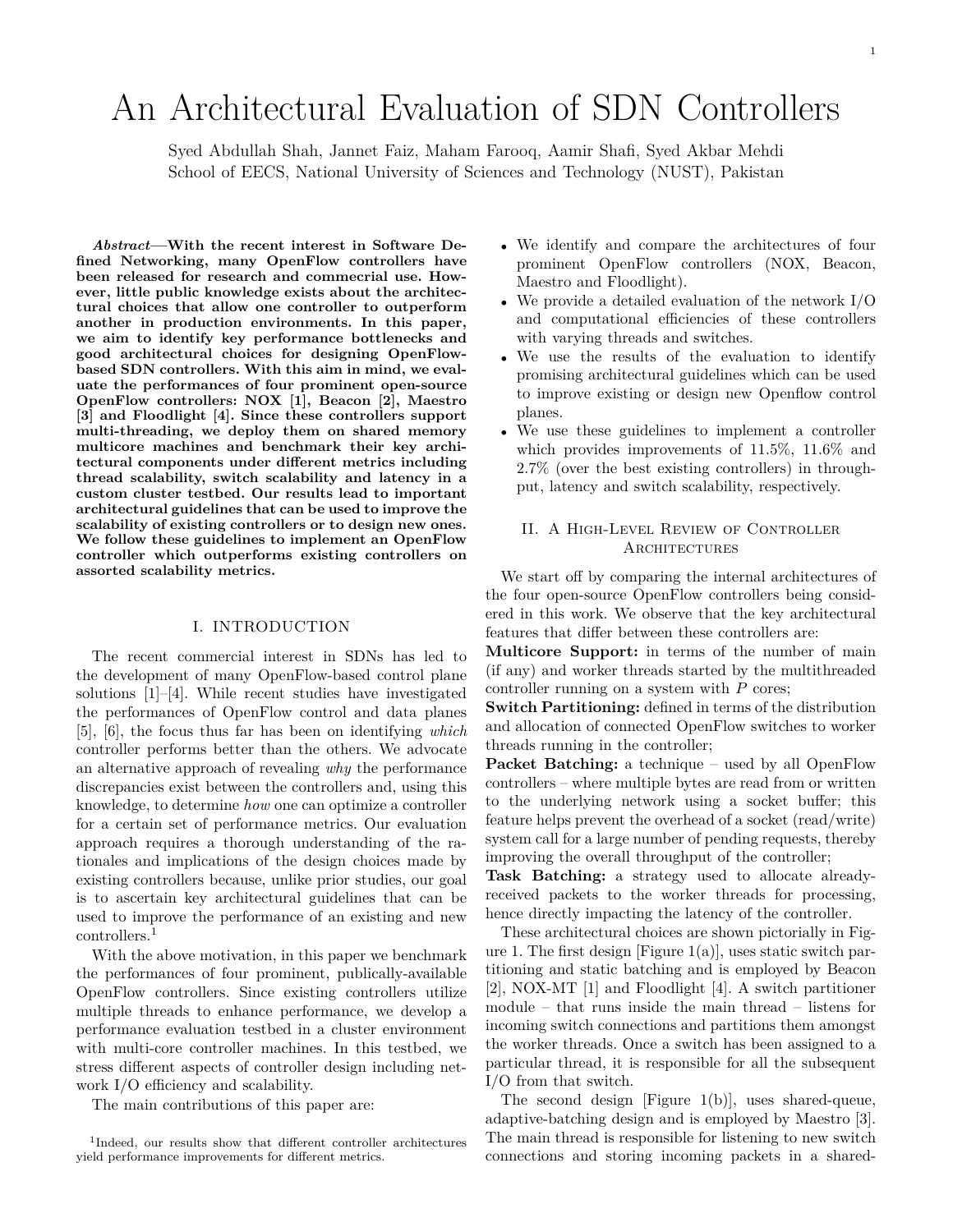

(a) Design 1: static partitioning, static batching (b) Design 2: shared queue, adaptive batching

Fig. 1. General Architectural designs employed by OpenFlow controllers

queue by employing packet batching technique. Once packets have been stored in the shared-queue, worker threads can pull these packets and perform packet processing.

We now discuss how different controllers leverage the above designs and the subsequent impact of these design choices on the controllers' performances.

# *A. Maestro*

Maestro is a multi-threaded OpenFlow controller whose architecture is identical to the design shown in Figure 1(b). OpenFlow raw packets are received from the sockets by the main thread and put in the shared raw-packet queue.<sup>2</sup> Packet batching is used but the number of bytes to be read is not static and depends on the present workload (workload adaptive batching). Maestro is the only publicly-available controller which uses task batching so that worker threads pull a batch of tasks to process multiple flow-requests in a single execution. Output batching technique is used to send packets out in which packets belonging to the same destination are grouped together and sent using a single socket system call. Using the workloadadaptive batching technique, Maestro maintains a balance between its throughput and latency performances.

## *B. NOX-MT*

NOX is a C++ OpenFlow controller with a Python interface for development purposes. Earlier versions of the controller employed a cooperative threading model which had performance bottlenecks. As a consequence, a multi-threaded architectural design similar to Figure 1(a) was introduced and named NOX-MT. NOX-MT uses the Boost::Asio [8] libraries for network and low-level I/O programming. As shown in Figure  $1(a)$ , Boost::Asio acts as a switch partitioner and is responsible for distributing the connecting OpenFlow switches to worker threads statically. Static packet batching technique is used to reduce frequent read system calls. The incoming packets are processed one-by-one (no task batching) and then batched

together in case of high control traffic before they are sent out. Static input batching helps NOX-MT in achieving a high throughput performance but affects its latency.

#### *C. FloodLight*

Floodlight is a Java-based OpenFlow controller forked from Beacon. It follows the architectural design given in Figure 1(a) and uses Java Netty libraries for handling sockets and employing multithreading in their architecture. A user can configure FloodLight to spawn  $n \times P$ threads, where *P* is the number of available cores and *n* is user-defined; by default  $n = 2$ . Floodlight uses oversubscription of threads to ensure that the cores are not underutilized. Static switch partitioning technique is used where a fixed number of switches is assigned by Netty (switch partitioner) to each thread. Static packet batching is employed by using a fixed size read buffer. Per-packet processing is done and then output batching is performed to reduce the overhead of system calls for each individual packet. Floodlight uses static input batching and switch partitioning in its architectural design.

# *D. Beacon*

Beacon is a Java-based OpenFlow controller which employs a multi-threaded architectural design similar to that of Figure 1(a). If *n* number of threads are configured to be run, the controller spawns  $n + 1$  threads, where the additional thread is responsible for listening to incoming switch connections and partitioning them among the worker threads. Beacon uses a static approach in which a fixed number of switches are assigned to a worker thread. Worker threads use static packet batching to serve the requests from the connected switches. Once the packets are processed and ready to be sent, Beacon in its default mode uses write coalescing and allows only one write per I/O select loop to reduce the overhead of socket system calls for each individual OpenFlow message. Alternatively, an immediate mode can be enabled in which the controller attempts a socket write for every outgoing OpenFlow

 $2A$  recent technical report [7] discusses alternate design techniques instead of using shared-queue design.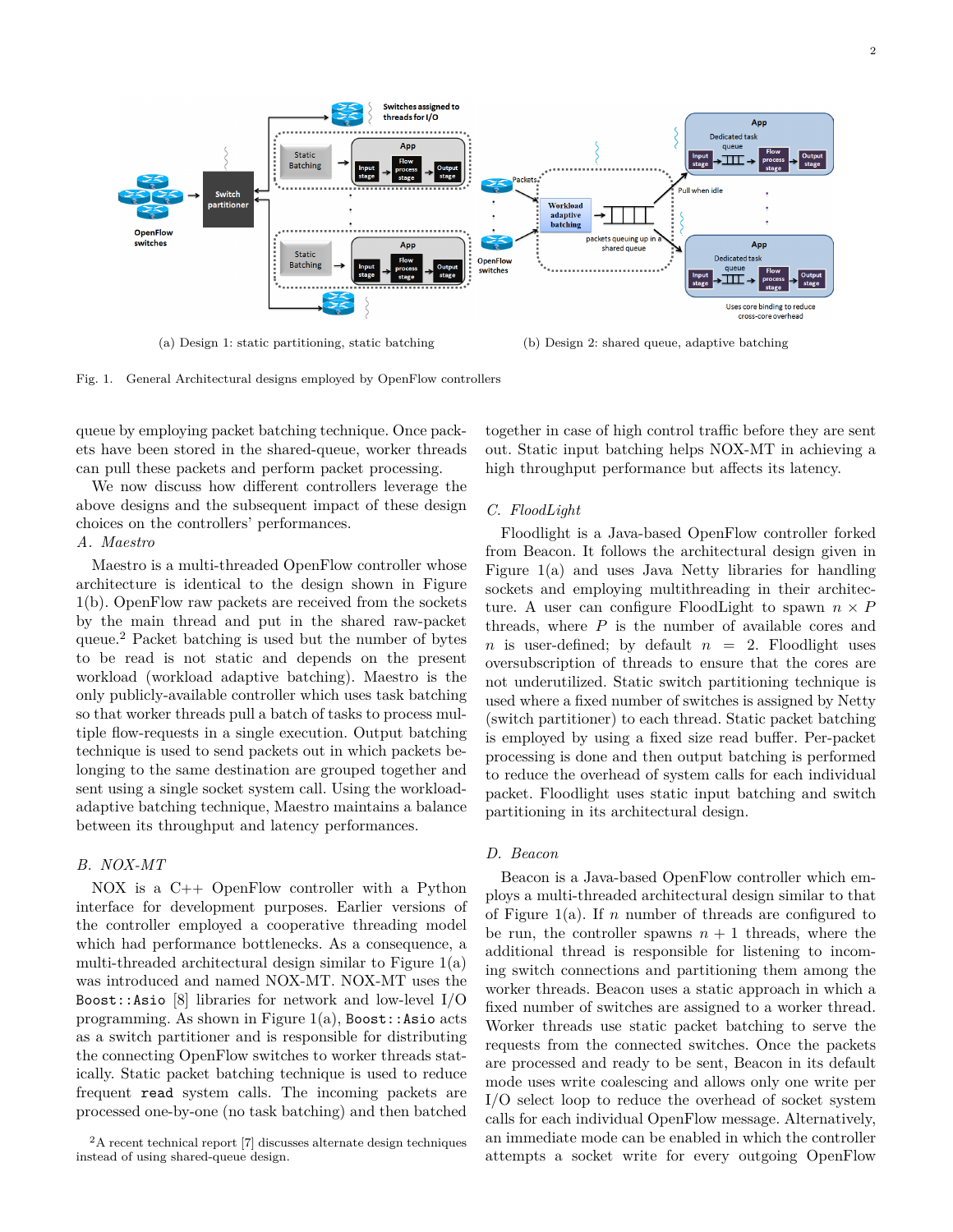

Fig. 2. Cbench emulation.

default mode.

message waiting to be written to the switch to reduce the per-packet latency. Static partitioning and input batching helps to improve Beacon's throughput performance in the

#### III. PERFORMANCE EVALUATION

In this section, we present a comparative performance analysis of the four OpenFlow controllers under consideration. We conducted experiments under many different settings and metrics. However, due to brevity constraints, we only report the most relevant results in this section, which include performance evaluation results for I/O throughput, switch scalability and latency of the controllers.

#### *A. Evaluation Testbed*

All of our tests were conducted on a testbed running on an HPC cluster (HP ProLiant DL160se G6 Server/ HP ProLiant DL380 G6 Server) at NUST having 34 nodes, 272 GB RAM (8 GB per node), 136 Intel Xeon processors  $(4 \text{ per node})$ .<sup>3</sup>

We used the standard tool Cbench from Oflops suite [5] to evaluate the controllers. As shown in Figure 2, each Cbench instance in our testbed emulated a single OpenFlow switch and all of these instances sent OpenFlow packet-in events to a single controller. We then averaged out the total number of responses (flow-mods or packetouts) observed on each Cbench instance.

In our experimental setup, Cbench instances ran on multiple compute nodes of the cluster, whereas the controllers ran at the head node. Each controller had 8 GB of RAM along with 4 physical cores. Compute nodes were connected to the head node via Ethernet switches with 10Gbps interconnects.

To evaluate the controllers, we ran the controllers with the standard learning switch application which performs a lookup on a table and just forwards a packet on the respective port. We chose learning switch as it is a lightweight application with a reasonable memory footprint (as long as the number of switches is not very large). Thus the

<sup>3</sup>All the nodes ran Ubuntu 11.04 64-bit, kernel 2.6.38-8.



Fig. 3. Throughput performance; 32 switches, 100k MACs/switch.

learning switch application allows us to benchmark the controllers' I/O throughput rather than their computational efficiency.

To emulate a real network, we used a total of 16 compute nodes (each having 4 physical cores) for running Cbench instances. Each instance emulated a single OpenFlow switch sending packet-ins to the controller at uniform rates, hence avoiding the overhead that Cbench incurs when gathering the results from multiple switches within an instance. Depending on the metric being calculated, the number of Cbench instances running on each node was varied for different experiments as explained in subsequent sections.

#### *B. Throughput performance*

4.5

In this experiment, we evaluate the controllers on their ability to handle a large amount of control traffic. To achieve this, we used Cbench in throughput mode under which it continuously sends packet-in messages to the controller over a period of time and records the total number of responses received per second. We measured throughput performance of each controller with increasing number of worker threads and switches which is explained in the following subsection.

*1) Thread scalability:* Two Cbench instances were run on each node emulating a single switch, hence making a total of 32 switches all of which sent packet-ins to the controller with a total of 100*,* 000 unique source MACs per switch at a uniform rate. We measured the performance of each controller with increasing number of worker threads.

Figure 3 shows that all the controllers scale reasonably with increasing number of worker threads (*t*). Beacon's throughput increases from 1*.*35 to 4*.*01 million responses/sec by varying *t* from 1 to 4. Similarly, NOX-MT increases from 0*.*75 to 2*.*5 million responses/sec. Maestro and Floodlight provide a maximum throughput of 1*.*8 and 1*.*6 million responses/sec respectively. Beacon has the best throughput because of its static partitioning and packet batching technique. NOX-MT, on the other hand, faces a synchronization overhead introduced by the boost:Asio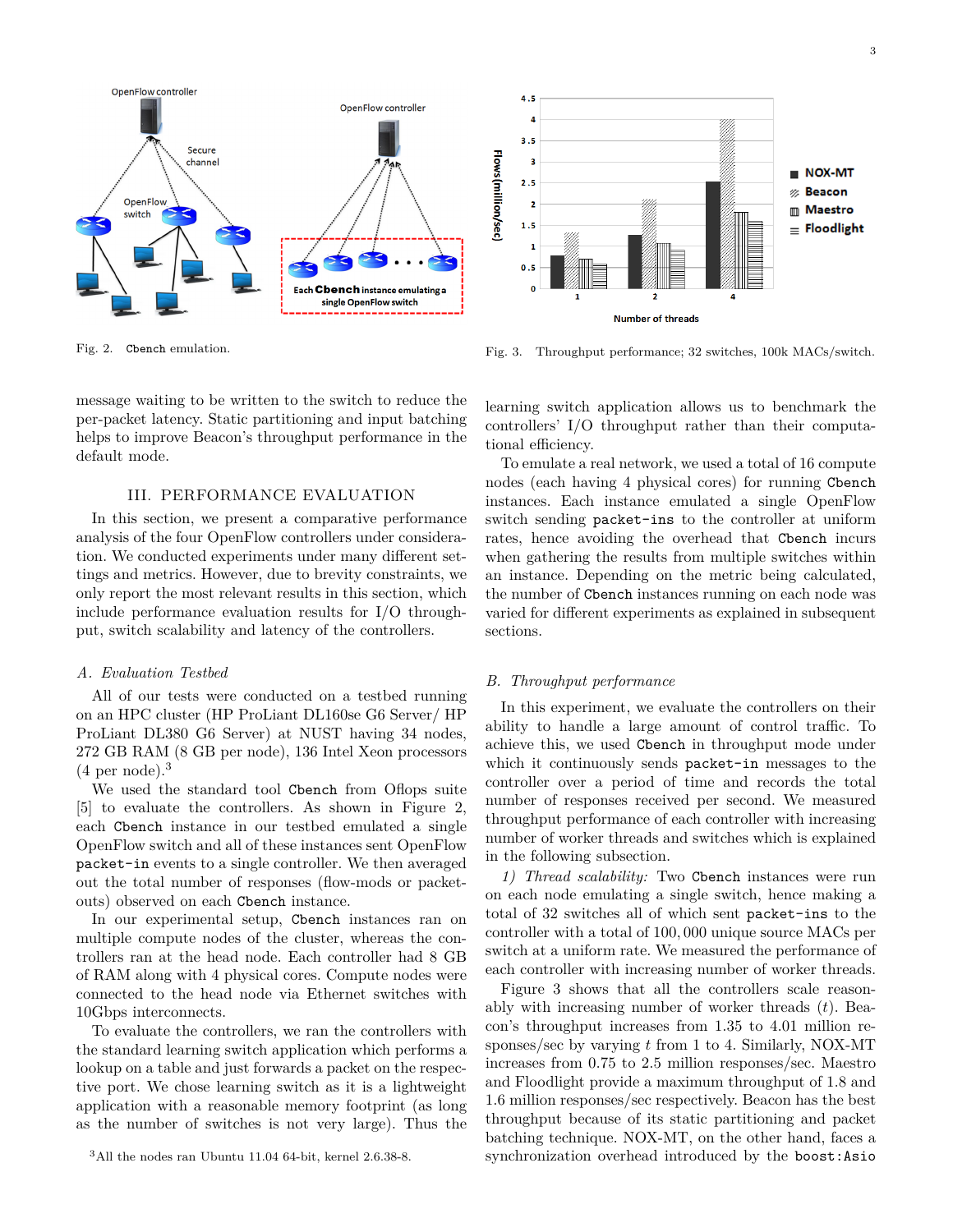

Fig. 4. Scalability with increasing number of switches; 4 worker threads.

(revealed by our profiling results) in its design, and therefore shows a reduced performance. Maestro also has a low throughput as it employs adaptive-batching technique and improves its latency by compromising its throughput performance. Floodlight being a very recent controller shows the least number of responses per second. Profiling results of Floodlight depict that the use of Java Netty for I/O relatively reduces its performance.<sup>4</sup>

*2) Switch scalability:* In this experiment, we kept a constant number of 4 worker threads for each controller, but increased the total number of switches by increasing the number of Cbench instances running on each node (1 instance for 16 switches, 2 for 32 switches and 4 for 64 switches) with a large volume of packet-ins requests/sec.

From Figure 4, it can be seen that the controllers show reasonable scalability with increasing number of switches. Again Beacon shows the best performance because of its static switch partitioning and packet batching technique and low synchronization overhead. We also see a decreasing trend in performance with increasing number of switches as the controllers are forced to handle more packet-ins per second due to an increase in switch density. This increase also induces a proportional increase in the size of the learning table, hence slightly increasing the table lookup time. We see that Beacon's performance is decreased from 4*.*10 to 3*.*69 million flow/sec with a degradation of 10% percent. NOX-MT, Maestro and Floodlight show a degradation of 14*.*9, 12*.*9 and 23*.*2 percent respectively when the number of switches is increased from 16 to 64.

## *C. Latency Performance*

Another important feature of an OpenFlow controller is its ability to process the incoming packet-ins as fast as possible so that it can promptly reply to the switches. To measure controller latencies, Cbench was run in latency mode in which it generated a packet-in and waited for



Fig. 5. Per-packet latencies of the controllers; 4 worker threads.

a response from the controller before the next packet-in was sent. The total number of responses/second was then counted to measure the per-packet latency of the controller. We kept a constant number of 4 worker threads and progressively increased the switch density.

Maestro's performance under latency mode increases up to 162*.*43K responses/sec, whereas NOX-MT, Beacon and Floodlight have a maximum of 119K, 127K and 123K responses/sec, respectively. From Figure 5, we observe that Maestro has the best performance because of its workload adaptive batching technique that dynamically changes the batch sizes, thereby reducing the per-packet latency. NOX-MT, Beacon and Floodlight show a degradation in their performance as compared to Maestro because of their static packet batching design. Beacon when run in 'immediate mode' shows an improvement in the performance and the responses/sec increase up to 171*.*45K. Under immediate mode, Beacon attempts to perform a socket write for every outgoing OpenFlow message to improve the overall latency performance of the controller but does not maintain a balance between throughput and latency in default mode.

#### *D. Key Findings*

We summarize the key findings of our performance evaluation study in the form of the following guidelines which can be used to improve existing or design new SDN controllers:

**Guideline 1**: Controllers designed for high throughput (i.e., large volumes of control traffic) should use static switch partitioning and packet batching.

**Guideline 2**: Controllers designed for delay-sensitive control plane applications should use workload adaptive packet batching and task batching to reduce per-packet latencies.

**Guideline 3**: To further improve the latency performances, the controllers should send each outgoing control message individually.

# IV. Combining the Architectural Guidelines in an OpenFlow Controller

In this section, we propose a multi-threaded controller which combines the performance and scalability guidelines

<sup>&</sup>lt;sup>4</sup>At the time of this evaluation experiment (March 2012), Floodlight was very recently released to the public and was undergoing significant improvements for stability and scalability.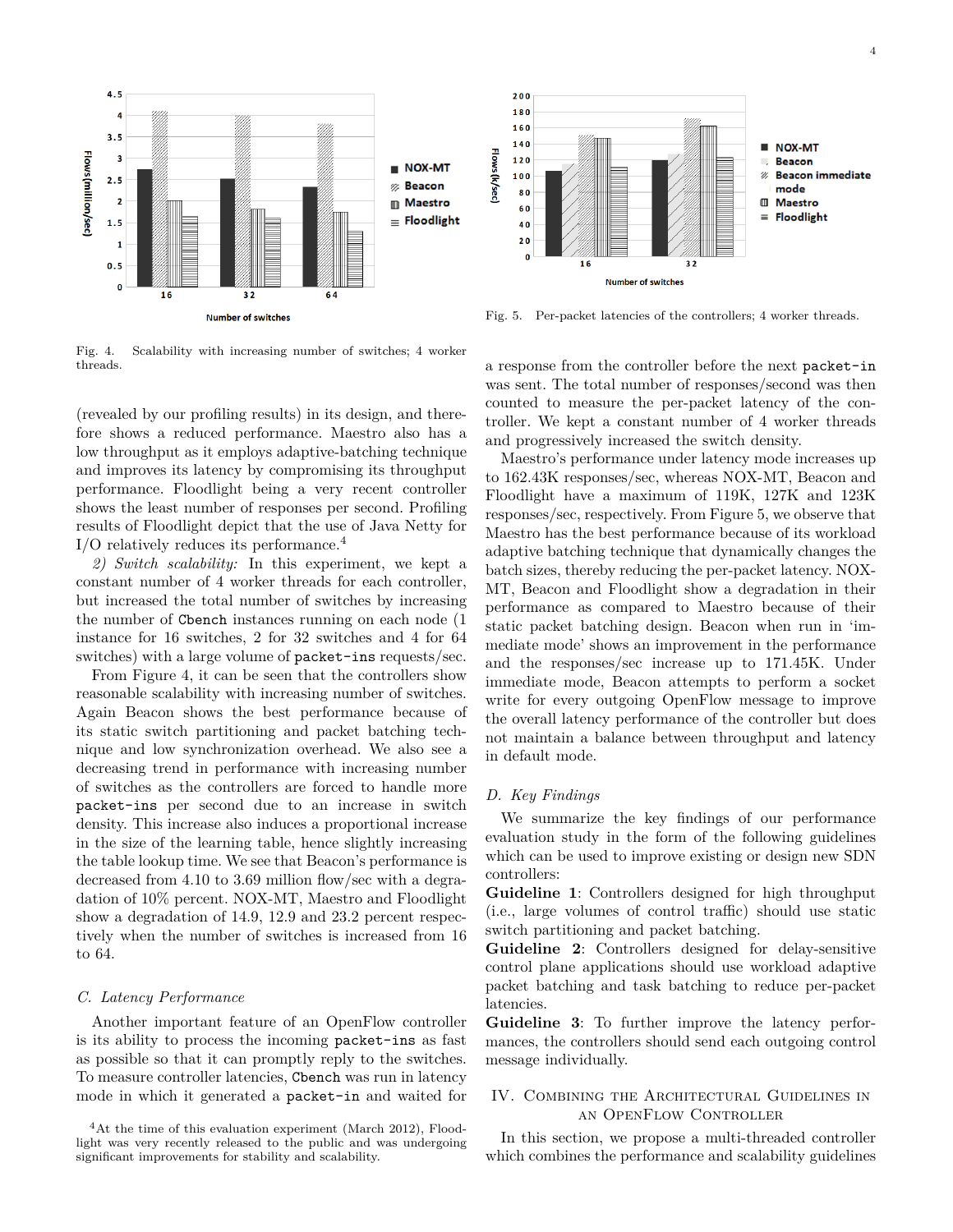

Fig. 6. Architectural Design of the proposed controller.

that we distilled in the last section. The controller focuses mainly on high performance in terms of both throughput and latency. The controller is developed in systemindependent C language which removes the overhead of a higher level programming language, while also allowing the controller code to be compiled on any embedded platform seamlessly.<sup>5</sup>

Before presenting the performance results for the proposed controller, we discuss the key choices made in the controller's design.

## *A. Design Choices*

*1) Multi-core Support:* Figure 6 shows the multithreaded architecture of the controller. The controller executes multiple instances of an application, equal to the number of threads. Each application instance is executed in one worker thread. The number of threads to be spawned is a user configurable parameter.

Threads may maintain their own data structures according to application requirements. This can ensure their exclusive access to those data structures that can reduce or eliminate consistency and synchronization overheads. Shared data structures (if any) between multiple worker threads need to be protected by locks. Applications (either multiple instances of a single application or different applications) can communicate with each other using POSIX synchronization primitives.

*2) Switch Partitioning Technique:* Earlier results have revealed that static switch partitioning is the most effective technique to increase a controller's throughput. As shown in Figure 6, our proposed controller spawns *n* number of worker threads, where *n* is specified by the user. Each thread then has an equal opportunity to accept an incoming connection from an OpenFlow switch. Depending on the underlying network size, users can introduce an upper limit on the number of switch connections to an active worker thread. This method helps minimize the load imbalance and ensures that the controller provides a static granularity for assigning an equal number of switches to each worker thread.

Whenever a switch tries to establish a connection to the controller, any available thread, which has not yet reached its limit of connections, can service the switch. Once a switch is connected to a worker thread, that thread is responsible for all the subsequent I/O from that switch and the whole OpenFlow message processing chain is executed in that thread's context. This design helps to eliminate the synchronization overhead which would be incurred if multiple threads were to service a single switch. Each thread, on the other hand, can service multiple OpenFlow switches. In addition to high performance, this design choice preserves per-switch ordered packet processing in the control plane.

*3) Packet Batching Technique:* Static packet batching is used, in which a worker thread reads a fixed number of bytes from a socket each time the data is available to prevent frequent system calls. The requests obtained from each socket form a batch and are then processed, thereby improving the overall throughput performance of the controller.

**Packet Processing:** Once the packets are received in the form of batches, per packet processing is done, i.e. each packet is processed individually. In the processing stage, every OpenFlow message is decoded individually. The controller makes a system call for every outgoing message individually, in order to reduce the latency and keeps a balance between throughput and latency performances.

## *B. Comparative Performance Evaluation*

We now present the performance results of the proposed controller in comparison to other OpenFlow controllers. We used exactly the same evaluation setup that was described earlier.

TABLE I Comparison between thread scalability (in million flows/sec)

| $\mathbf{1}$ | $2^{\circ}$ |                                                                     |
|--------------|-------------|---------------------------------------------------------------------|
|              |             | 4.50                                                                |
|              |             |                                                                     |
|              |             | Threads<br>Proposed OF controller 1.36 2.62<br>$1.35$ $2.12$ $4.01$ |

Table I shows that the proposed controller's throughput performance at 4 threads is 4*.*50 million flows per second which is about 11*.*5% greater than the highest performing controller - Beacon - having 4*.*0 million flows/sec. The almost linear scaling in the performance of the proposed controller (1*.*36 - 4*.*50 million flows/sec) is a consequence of an efficient multi-threaded architecture, minimal synchronization overhead, static switch partitioning technique along with reading a fixed batch of packets from the underlying switch.

As shown in Table II, while moving from 16 to 64 switches, the proposed controller shows a degradation of 7.3% whereas Beacon degrades to about 10%. The controller shows its ability to scale with the increasing size of the underlying network showing an improvement of 2.7% as the switch density is increased. Again the efficient

<sup>&</sup>lt;sup>5</sup>To allow the community to benefit from the results of this study result, we will be releasing the controller code in open-source after paper acceptance.